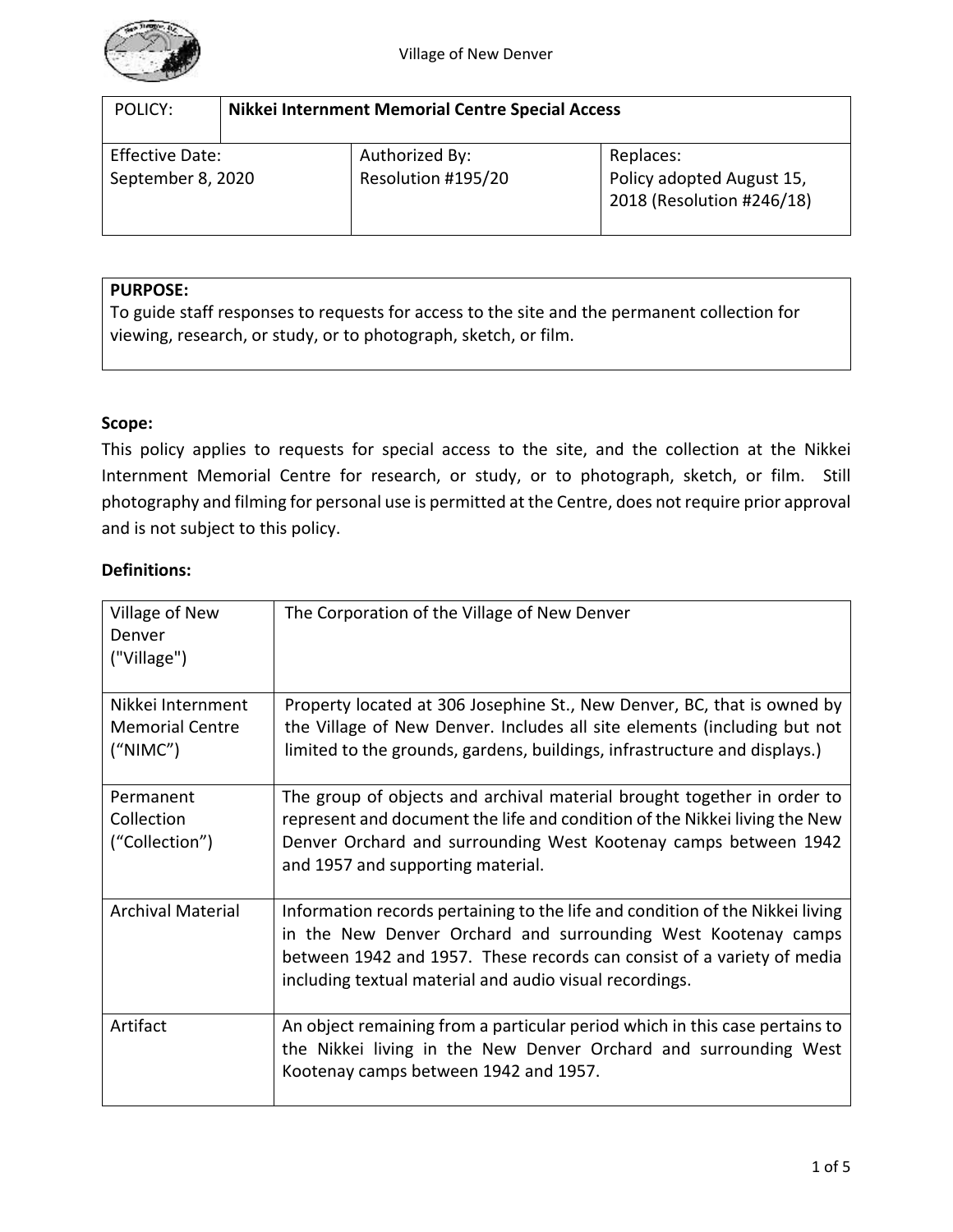| <b>Staff</b>                   | An employee of the Village of New Denver assigned to a project.                                                                                                                                                                                                                             |
|--------------------------------|---------------------------------------------------------------------------------------------------------------------------------------------------------------------------------------------------------------------------------------------------------------------------------------------|
| Non - Commercial<br>Production | Any project that is not primarily intended for or directed towards<br>commercial advantage or monetary compensation. This category<br>includes, but is not limited to: student projects, research projects and<br>projects conducted by a not for profit/educational group or organization. |
| <b>Special Access</b>          | Any access other than regular visitor admission. This includes access<br>during regular opening hours as well as after-hours and off season.                                                                                                                                                |

# **OBJECTIVES:**

- To provide and control special access to the NIMC's Collection and site.
- To assist researchers, artists, photographers, and members of the public in accessing the NIMC's Collection and site.
- To provide a high level of service in response to requests to utilize the NIMC for the purpose of research and inquiries about other forms of special access to the NIMC Collection and the physical site.
- To build the NIMC's public profile through involvement with educational institutions, artists, photographers, and members of the public.
- To minimize disruption of normal NIMC activities as a result of research and special access to the Collection and site.
- To recover costs associated with providing this service.
- To preserve the institutional reputation, public image, and integrity of the NIMC.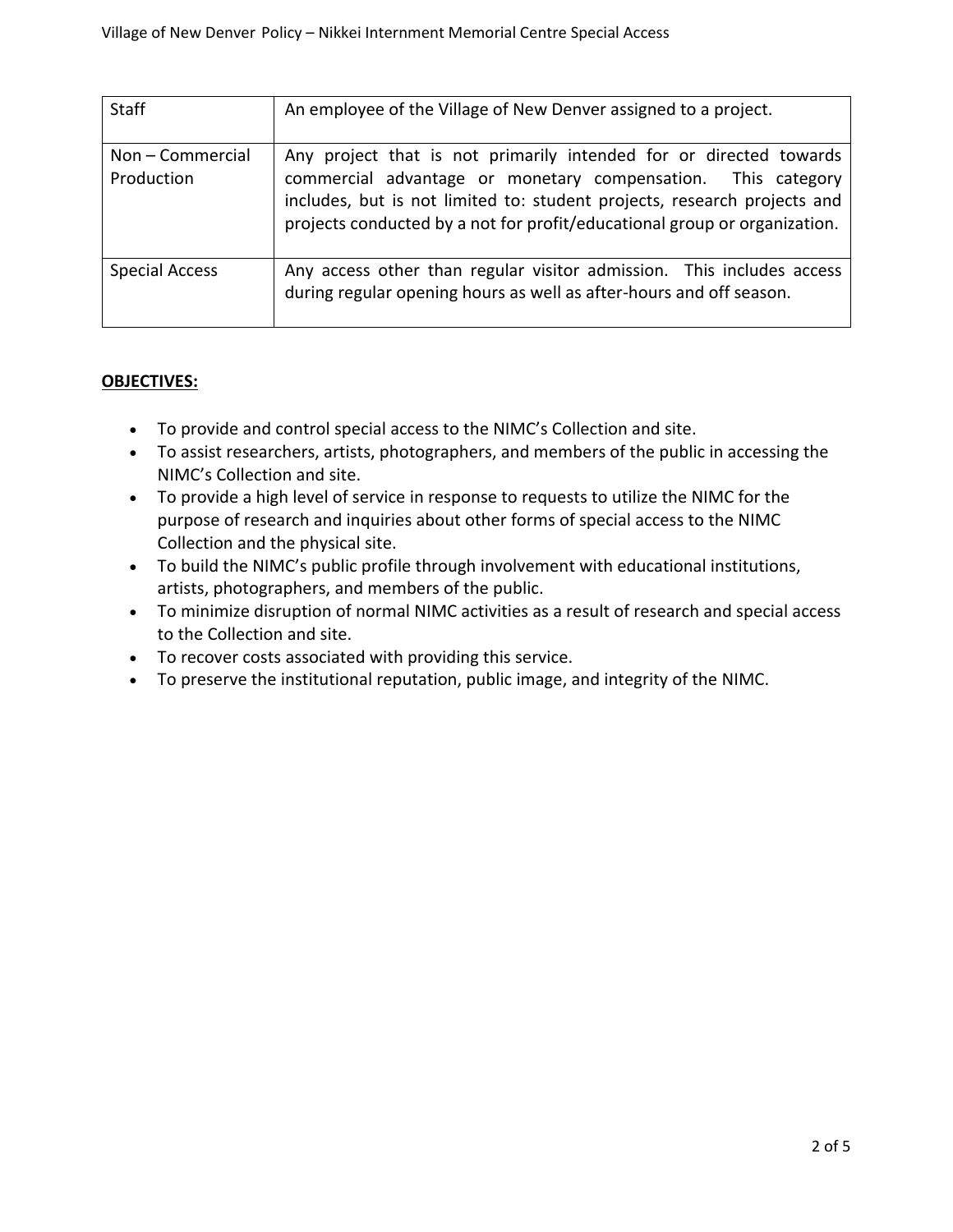# **SPECIAL ACCESS CONDITIONS**

- 1. The approval of projects requesting special access to the NIMC shall be based on the guidelines and definitions within this policy.
- 2. Anyone can make an application for special access to the NIMC's Collection and site. Research visits are NOT restricted to those affiliated with other museums or academic institutions.
- 3. Anyone wishing to have special access to the site and Collection for research or study, or to photograph, sketch, or film, must complete the Village of New Denver's Special Access Application Form.
- 4. Any staff decisions made under this policy may be appealed in writing to the Council of the Village of New Denver.
- 5. The Village may share information contained in the application with stakeholders as part of the application process.
- 6. The Village of New Denver reserves the right to reject applications which:
	- a) Conflict with other events at the NIMC;
	- b) Jeopardize the security or safety of the collection or site;
	- c) Subject the site, items in the Collection, or the culture from which they come, to misrepresentation or disrespect;
	- d) Cannot be met because of limited time or staff resources.
- 7. The following are specifically included in the non-commercial classification:
	- (a) Officially recognised educational institutions including public and private schools, colleges and universities;
	- (b) Non-profit societies;
- 8. Staff availability and conflict with other Village of New Denver events may impact processing times and scheduling of access. Requests may be denied due to staff availability.
- 9. Access may be denied or revoked at anytime if it is negatively impacting visitor experience or the integrity of the site.
- 10. Special access may be limited to avoid disruption to daily activities or the general visitor experience at the NIMC.
- 11. Requests should indicate the specific object(s) or archival material to be accessed.
- 12. All requests should describe the scope of the project and (if applicable) the medium in which the object(s) will be reproduced, e.g. print, video, etc.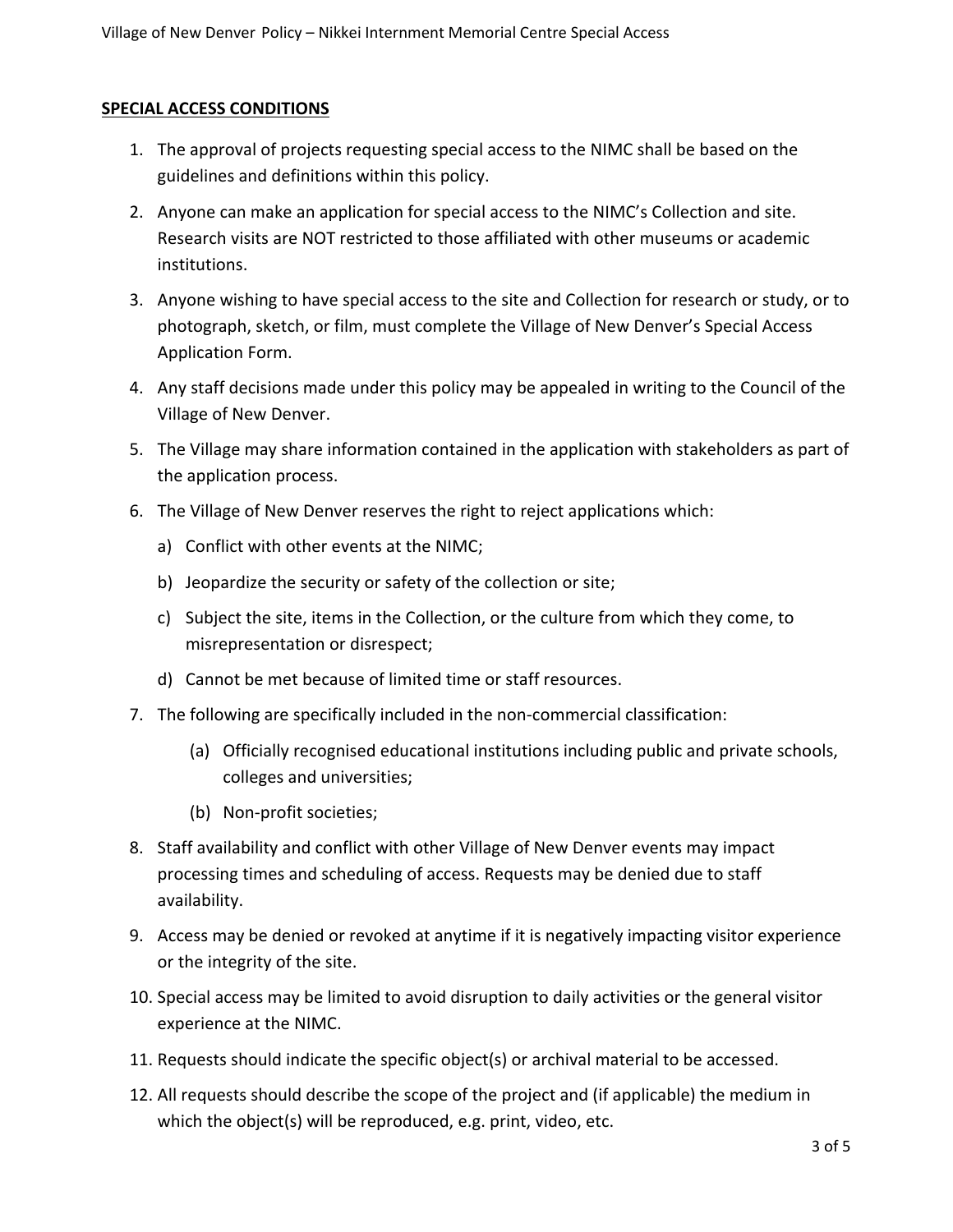- 13. Village staff must be present for the duration of the special access.
- 14. Requests to handle, move, or transport specific artifacts or archival material must be included in the application. No handling of items in the Collection is allowed without the express written consent of the Village of New Denver.
- 15. The reproduction of any image of an object in the NIMC Collection or of the site is limited to what has been approved specifically in the application, and permission is granted for one-time use only.
- 16. Should the applicant wish to reproduce the material gathered, the applicant must seek written approval for each additional use.
- 17. Images of objects in the NIMC's collection or of the site cannot be cut or altered in any manner which will distort them without prior approval from the Village of New Denver.
- 18. A copy of the final project may be required by the Village of New Denver as a condition of approval.
- 19. All applicants may be required to carry \$2 million liability insurance with the Village of New Denver listed as an additional named insured. Applicants may be required to provide the Village of New Denver with a copy of the insurance policy and certificate. If insurance policy is not required
- 20. Fees for special access may apply.
- 21. All applicable fees should be made payable to the Village of New Denver.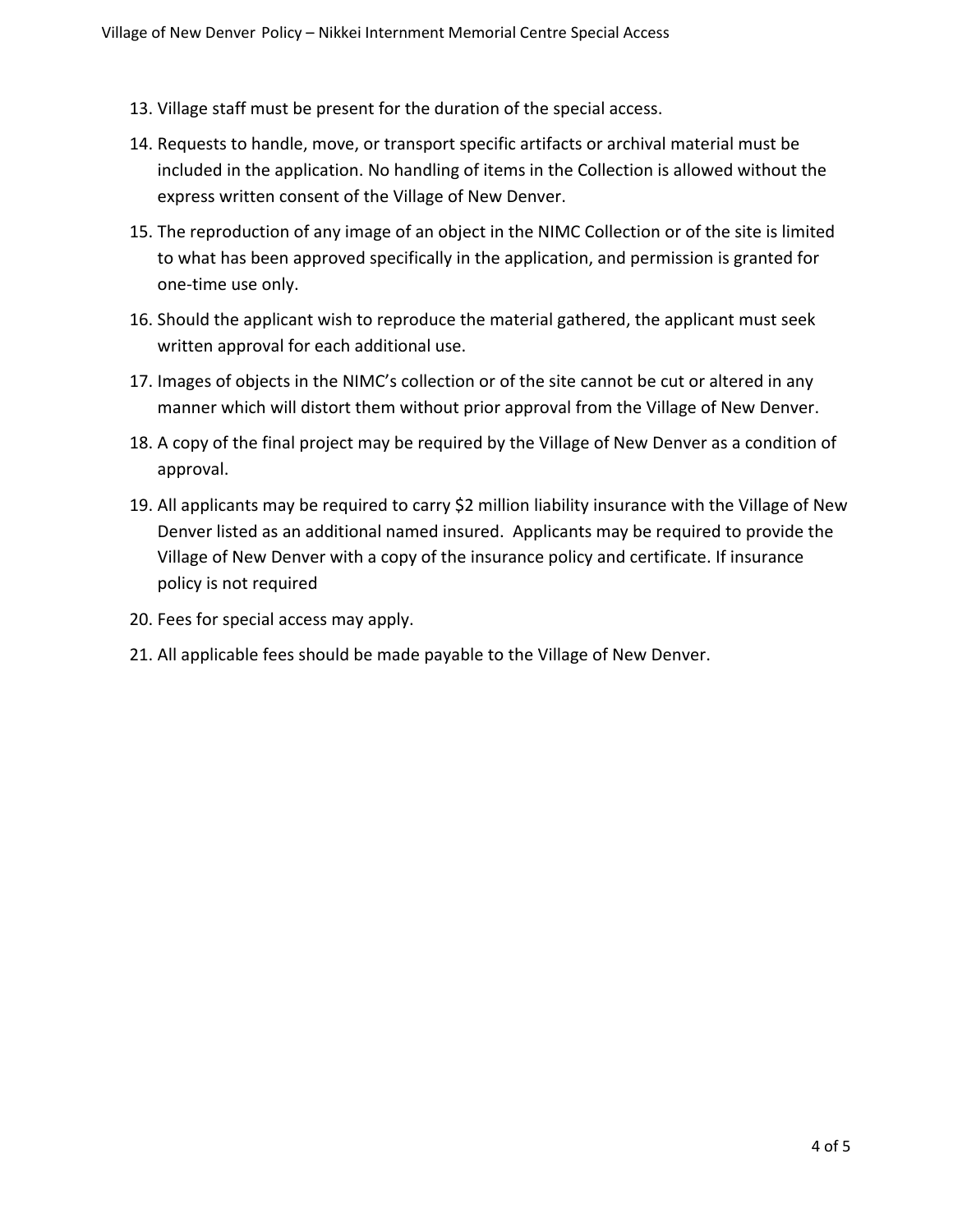

#### **APPLICATION PROCESS**

- $\Box$  A written request is submitted to Village of New Denver staff.
- $\Box$  Village staff will review the request and contact the applicant for further clarification if necessary. A completed Collection Access request form will typically be required.
- $\Box$  Staff will determine if the application can be approved and will provide fee estimates.
- $\Box$  For approved projects, the signed usage agreement, required fees and insurance policy or declaration must be received before site access can be arranged through the Village office.
- $\Box$  Once the project is completed and the site has been checked for any damage, a final invoice will be sent to cover any further costs associated with the project;

# **APPLICATION CHECKLIST**

- $\Box$  The applicant submits a completed Collection Access Application Form, as well as the following;
- $\Box$  A letter of intent, including a brief description of the project, that specifies the exact nature of the proposed activities to take place at the NIMC, details of the distribution or intended use of the final product.
- $\Box$  Project Script (draft version is acceptable).

## **Available Information**

Copies of the Corporation of the Village of New Denver's Nikkei Internment Memorial Centre Access Policy and additional information are available from:

## **Village of New Denver Municipal Office:**

115 Slocan Avenue, PO Box 40, New Denver, BC, V0G 1S0 Canada Email: [office@newdenver.ca](mailto:office@newdenver.ca) Phone: 250-358-2316 [newdenver.ca](mailto:conference.mcmaster.ca)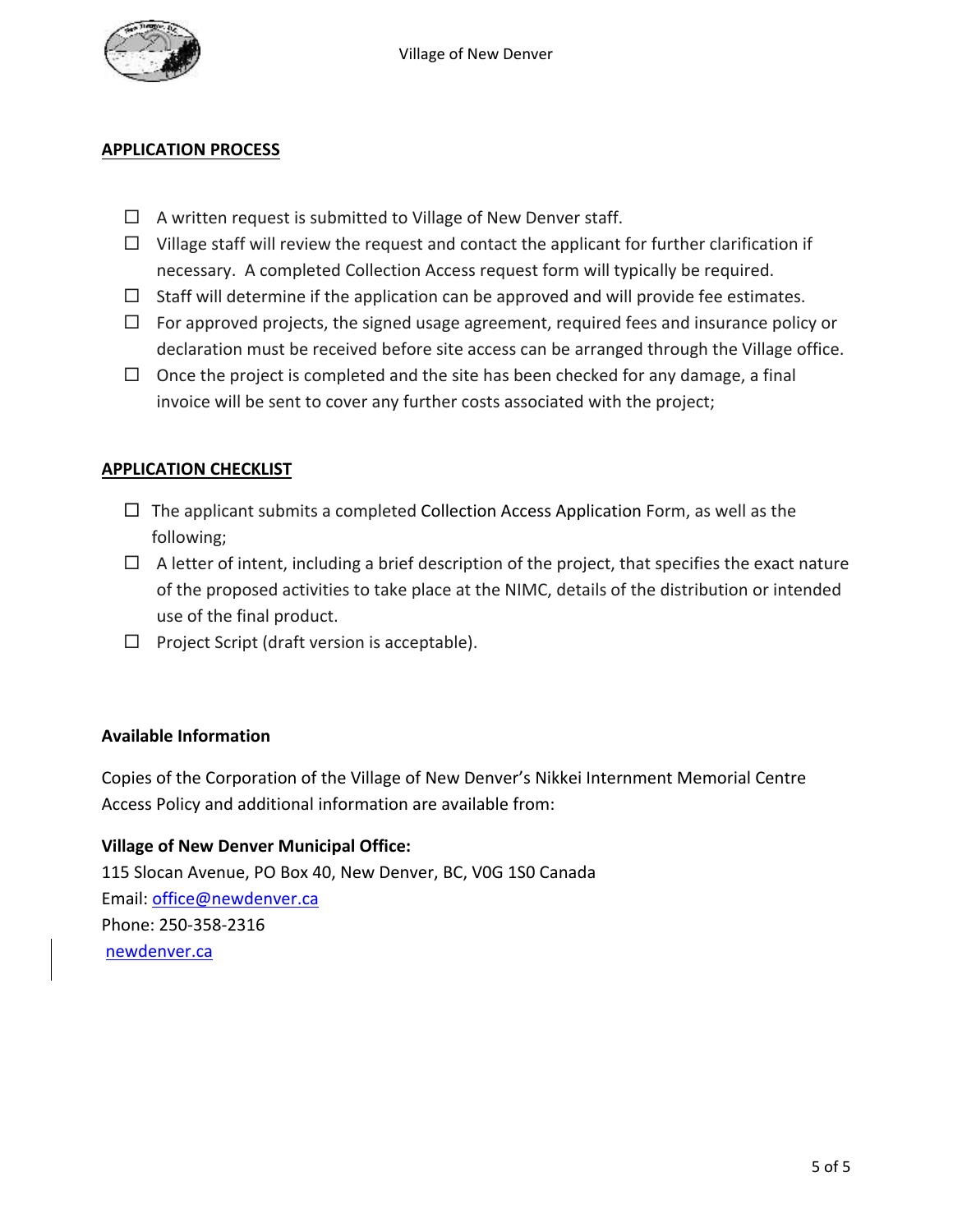# Village of New Denver Special Access Application Form

| <b>Contact Information:</b>                                                                                                                       | Date of Application (DD/MM/YYYY): |  |  |  |
|---------------------------------------------------------------------------------------------------------------------------------------------------|-----------------------------------|--|--|--|
| Name of Individual, Group or Organization:                                                                                                        |                                   |  |  |  |
| Phone Number:                                                                                                                                     | <b>Email Address:</b>             |  |  |  |
| <b>Contact Person:</b>                                                                                                                            | Phone Number:                     |  |  |  |
| <b>Production Information:</b>                                                                                                                    |                                   |  |  |  |
| Project Title:                                                                                                                                    | # of Crew on location:            |  |  |  |
|                                                                                                                                                   |                                   |  |  |  |
| Film Location:                                                                                                                                    |                                   |  |  |  |
| Interior                                                                                                                                          | (Date)                            |  |  |  |
| Exterior                                                                                                                                          | $From: ____________$              |  |  |  |
| Both                                                                                                                                              | (Time)                            |  |  |  |
|                                                                                                                                                   | Attach extra sheet if necessary   |  |  |  |
| Provide a brief description of project. Attach separate sheet if necessary                                                                        |                                   |  |  |  |
|                                                                                                                                                   |                                   |  |  |  |
|                                                                                                                                                   |                                   |  |  |  |
|                                                                                                                                                   |                                   |  |  |  |
|                                                                                                                                                   |                                   |  |  |  |
|                                                                                                                                                   |                                   |  |  |  |
|                                                                                                                                                   |                                   |  |  |  |
| Special Instructions: Provide a brief description of scene and/or scene number. Attach a sketch where necessary.                                  |                                   |  |  |  |
|                                                                                                                                                   |                                   |  |  |  |
|                                                                                                                                                   |                                   |  |  |  |
|                                                                                                                                                   |                                   |  |  |  |
|                                                                                                                                                   |                                   |  |  |  |
|                                                                                                                                                   |                                   |  |  |  |
|                                                                                                                                                   |                                   |  |  |  |
|                                                                                                                                                   |                                   |  |  |  |
|                                                                                                                                                   |                                   |  |  |  |
| Provide a decoration or set placement description. Attach a sketch where necessary. Explain if any of the exhibits<br>require temporary movement. |                                   |  |  |  |
|                                                                                                                                                   |                                   |  |  |  |
|                                                                                                                                                   |                                   |  |  |  |
|                                                                                                                                                   |                                   |  |  |  |
|                                                                                                                                                   |                                   |  |  |  |
|                                                                                                                                                   |                                   |  |  |  |
|                                                                                                                                                   |                                   |  |  |  |
|                                                                                                                                                   |                                   |  |  |  |
|                                                                                                                                                   |                                   |  |  |  |
|                                                                                                                                                   |                                   |  |  |  |